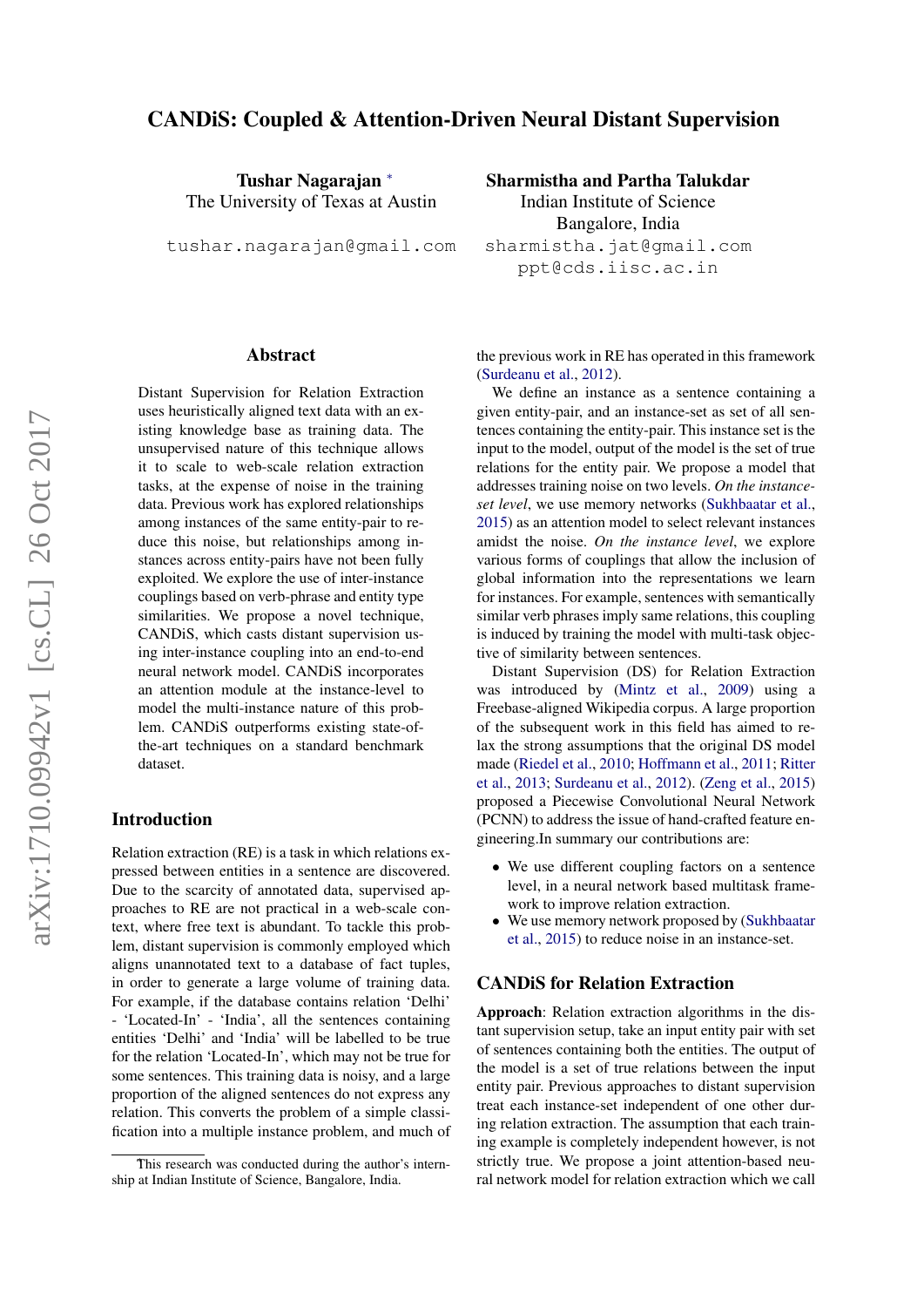<span id="page-1-0"></span>

*Figure 1: The architecture of CANDiS. Instances are embedded by CNNs into fixed length vectors. These representations are used as memory[1] and output[2] vectors in the standard memory network setup. The memory network uses an attention mechanism to select instances and outputs a relation label for the whole instance-set. Along with relation prediction, a coupling module[4] operates on an inter-instance level across instance-sets which contributes another error signal in the model.*

| <b>Entity-Pair</b>   | Sentence                                                                             | Hop 1 | Hop 2 | Hop 3 |
|----------------------|--------------------------------------------------------------------------------------|-------|-------|-------|
| Chad Hurley - Google | youtube 's chief executive chad hurley received shares of google and                 |       |       |       |
|                      | , said chad hurley, chief executive and co-founder of youtube, a division of google. |       | 0.953 | 1.0   |
|                      | google's sergey brin and larry page, skype 's janus friis, chad hurley from youtube, | 0.0   | 0.041 | 0.0   |
|                      | , chad hurley, a youtube co-founder,  that his site, now owned by google,            | 1.0   | 0.006 | 0.0   |
|                      | , a company in hamilton, ontario, canada, sells                                      | 1.0   | 0.006 | 0.0   |
| Canada - Ontario     | she was born in ontario, canada and also lived in brazil                             |       | 0.993 | 1.0   |
|                      | canada shaw festival niagara-on-the-lake, ontario, through oct. 28.                  | 0.0   | 0.0   | 0.0   |

*Table 1: Output of the attention probabilities over an instance-set for the relations PersonInCompany(Chad Hurley, Google) and LocationInLocation(Ontario, Canada). In the first example, the model successfully selects instances 2 and 4, where there is direct evidence of the relation, while disregarding instances 3 and 4.*

Coupled & Attention-Driven Neural Distant Supervision (CANDiS). It consists of a memory network for attentive instance selection, and a coupling module to incorporate the coupling information described in Section . We therefore cast relation extraction as a multitask problem and leverage inter-instance coupling information to learn rich representations for instances.

Each component of the model is described further. Complete model can be seen in Figure [1.](#page-1-0)

Text Embedding : The instance representations are generated using a CNN following [\(Kim,](#page-3-7) [2014\)](#page-3-7). The features used for each instance are word, POS-tag and position embeddings. The position features as in [\(Zeng](#page-3-8) [et al.,](#page-3-8) [2014\)](#page-3-8), are integers that represent the relative distance from each entity. Two such distance vectors are produced, one for each entity involved in the relation. Each instance of  $n$  tokens is therefore represented as a  $n \times (d_{word} + d_{pos-tag} + 2 \times d_{position})$  matrix, which is fed into the CNN. The generated instance embeddings are used by memory network (Section ).

Memory Network : In the distant supervision framework, many instances are labeled with a relation which is not expressed by them, leading to noise in the training data. We treat this as an instance selection problem. A memory network that iteratively selects relevant instances using an attention mechanism is ideally suited for this task. The end-to-end memory network from [\(Sukhbaatar et al.,](#page-3-1) [2015\)](#page-3-1) is adapted for this instance selection task. The network performs  $K$  passes over the instance set, and focuses on one instance in each pass. Information from these instances is then aggregated and used to predict the relation label.

Input Initialization : In the first iteration, naively using the zero vector as an input does not help the attention mechanism. We therefore heuristically pick simple, representative instances for each of the  $|R|$  relations from the training set. This is done by finding the shortest training instance that contains tokens from the relation phrase.

For example, for relation '*/business/person/company*' we find the shortest instance with overlapping tokens is "The latest person to seek assistance is the chief of [delta air lines] , [gerald grinstein] ."

We compute similarity of each candidate instance with the  $R$  sentences. The score of the most similar representative sentence is then used as the attention probability. This serves as an informed starting point for future iterations.

Coupling Layer : We explored several forms of coupling in this work. The most successful couplings we discovered were verb-phrase and entity-pair similarity.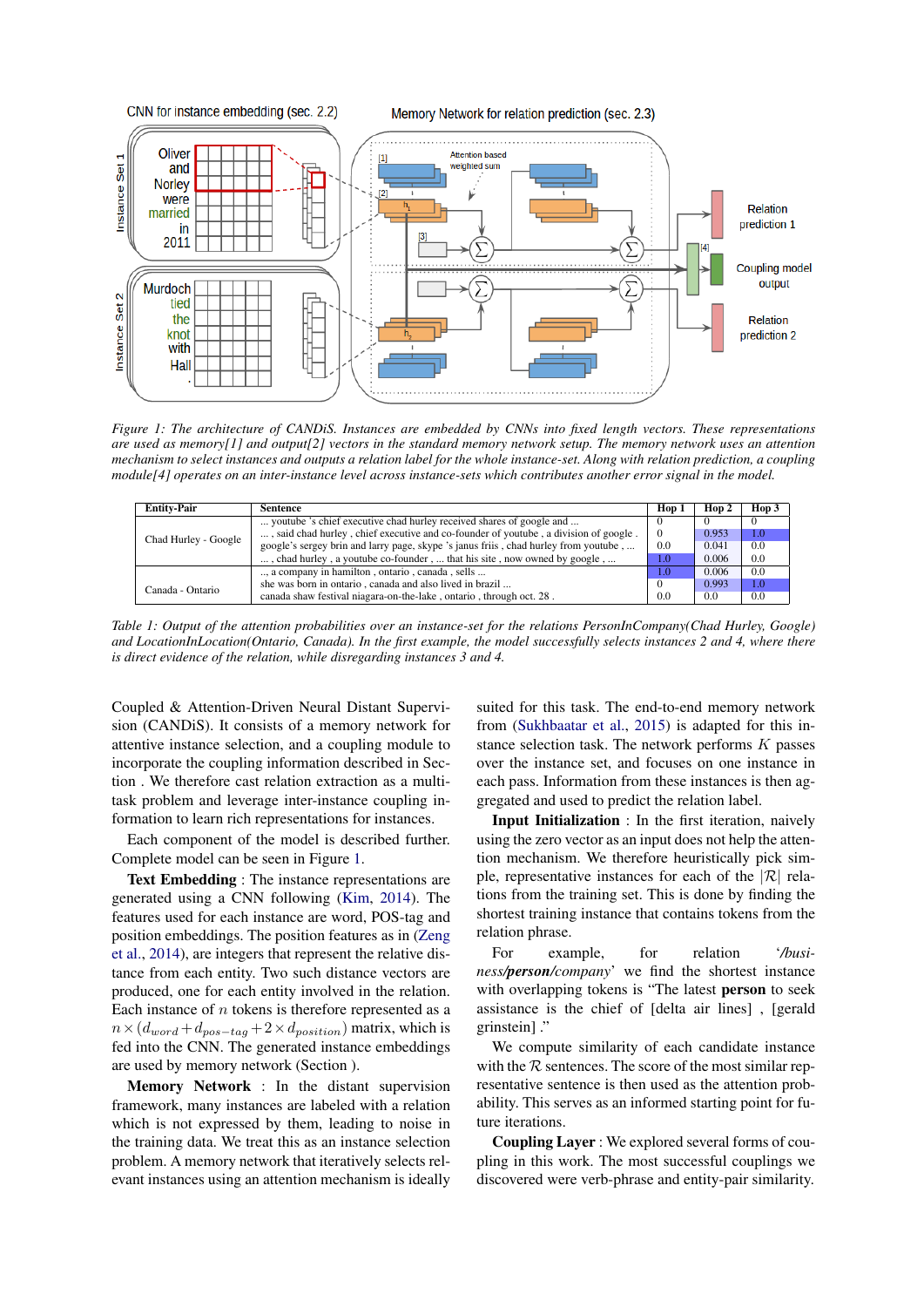- *Verb-phrase coupling*: The verb phrases "married" and "tied the knot" are semantically related, and though they may occur in instances from different instance-sets, they represent the same semantic relation  $MarriedTo(x, y)$ . This consistency should be reflected in the instance representations.
- *Entity-pair coupling*: Entity pair similarity serves as a proxy for matching entity types. Instances whose entity templates match, are likely expressing similar kinds of relations. Our instance representations should have this type-awareness as well.

In order to incorporate this coupling information into our instance representations, we clone the memory network and share all the parameters involved. This architecture is inspired by [\(Chopra et al.,](#page-3-9) [2005;](#page-3-9) [Mueller](#page-3-10) [and Thyagarajan,](#page-3-10) [2016\)](#page-3-10) where it is used to compute a similarity metric between two inputs. In Figure [1,](#page-1-0) the instance representations  $(h_1 \text{ and } h_2)$  are combined to form the final coupling output  $q$ .

$$
h_{sym} = h_1 \cdot h_2 \tag{1}
$$

$$
h_{asym} = h_1 - h_2 \tag{2}
$$

$$
g = \sigma(W_g[h_{sym} : h_{asym}] + b_g)
$$
 (3)

 $h_{sym}$  is the element wise product of  $h_1$  and  $h_2$ , while  $h_{asym}$  is the element wise difference. They are used to capture symmetric relations (like similarities) and asymmetric relations respectively.

For both verb and entity coupling, cosine similarity is calculated in a pairwise manner using the word embeddings of the verb or entity phrase, and the maximum of these values is used.

Unlike our CNN's embedding parameters, which undergo task-specific fine-tuning, we use static, pretrained Glove [\(Pennington et al.,](#page-3-11) [2014\)](#page-3-11) embeddings to calculate our similarities. Since Glove vectors are pretrained on a separate, large-scale corpus, they capture global information about similarities that our model may fail to respect, thus regularising the network.

In Figure [1,](#page-1-0) we can see that there are multiple error sources in the model now. One for the relation prediction from the memory network, and  $M$  from the coupling between each instance across two instance-sets. These M errors serve as intelligent regularizers on the representation that the CNN learns.

# Experiments

We evaluate our model on the dataset developed by [\(Riedel et al.,](#page-3-3) [2010\)](#page-3-3) which was created by aligning Freebase relations with the NYT corpus. Our evaluation scheme is identical to [\(Riedel et al.,](#page-3-3) [2010\)](#page-3-3). Predictions are generated on a instance level and then aggregated for each entity-pair. The precision and recall at each iteration is plotted.

<span id="page-2-0"></span>

*Figure 2: Precision-recall curves of our model (CANDiS) against traditional methods.*

We follow the same protocol as [\(Mintz et al.,](#page-3-2) [2009\)](#page-3-2) and evaluate our method using *held-out methods,* (using distant supervision generated testing data).

Model Parameters: Following [\(Kim,](#page-3-7) [2014\)](#page-3-7), we use two filters (of width 1,2) in a single convolution layer, followed by max-pooling. We use  $d_{word} = 300$  and  $d_{pos-tag}$ ,  $d_{position}$  = 50 for embedding our features and initialize the word embeddings using Glove vectors [\(Pennington et al.,](#page-3-11) [2014\)](#page-3-11). Memory network is trained over  $K = 4$  hops with a memory capacity of 10, and latent dimension size 256. Optimization is done using Adam [\(Kingma and Ba,](#page-3-12) [2014\)](#page-3-12) with learning rate  $2e-4$ .

Results: To evaluate our method, we compare against several competitive methods. The original distant supervision model proposed in [\(Mintz et al.,](#page-3-2) [2009\)](#page-3-2), MIML-RE proposed by [\(Surdeanu et al.,](#page-3-0) [2012\)](#page-3-0) and the Piecewise-CNN model from [\(Zeng et al.,](#page-3-6) [2015\)](#page-3-6). The precision-recall curves for the held-out evaluation can be seen in Figure [2.](#page-2-0)

#### Instance Subset Selection

The memory network architecture allows us to probe into the instance-selection process of the model. We can gauge which instances in the instance-set receive more attention from the model by visualizing the attention weight distribution. Table 1 shows these observations for a few examples. The attention mechanism manages to select only the instances that have direct evidence of a relation. Instances that exhibit very indirect or no support for the relation are often ignored. This is exactly the selection mechanism required to filter through the levels of noise in distant supervision data.

## Conclusion

In this paper, we present CANDiS for robust distant supervision. As we have shown, incorporating interinstance coupling information into the the representations significantly boosts performance over a broad recall range in the relation extraction task. It would be infomative to see how this sort of coupling affects representation learning for other tasks. As future work we would like to explore more sophisticated forms of couplings, and richer embedding models.